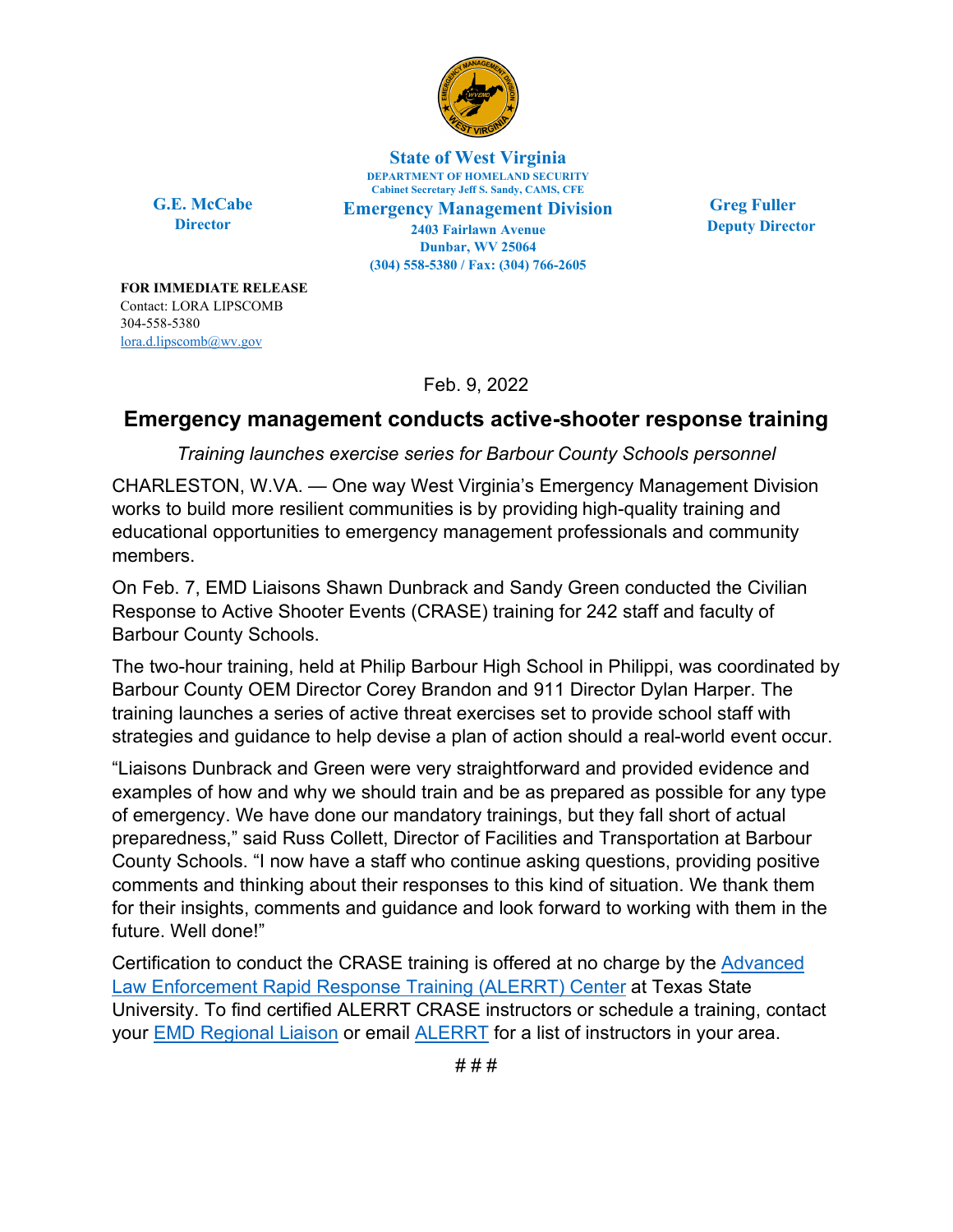

*Liaison Sandy Green conducts CRASE training at Philip Barbour High School in Philippi, Barbour County.* 



*Liaison Sandy Green (l) and Shawn Dunbrack (r) conduct CRASE training at Philip Barbour High School in Philippi, Barbour County.*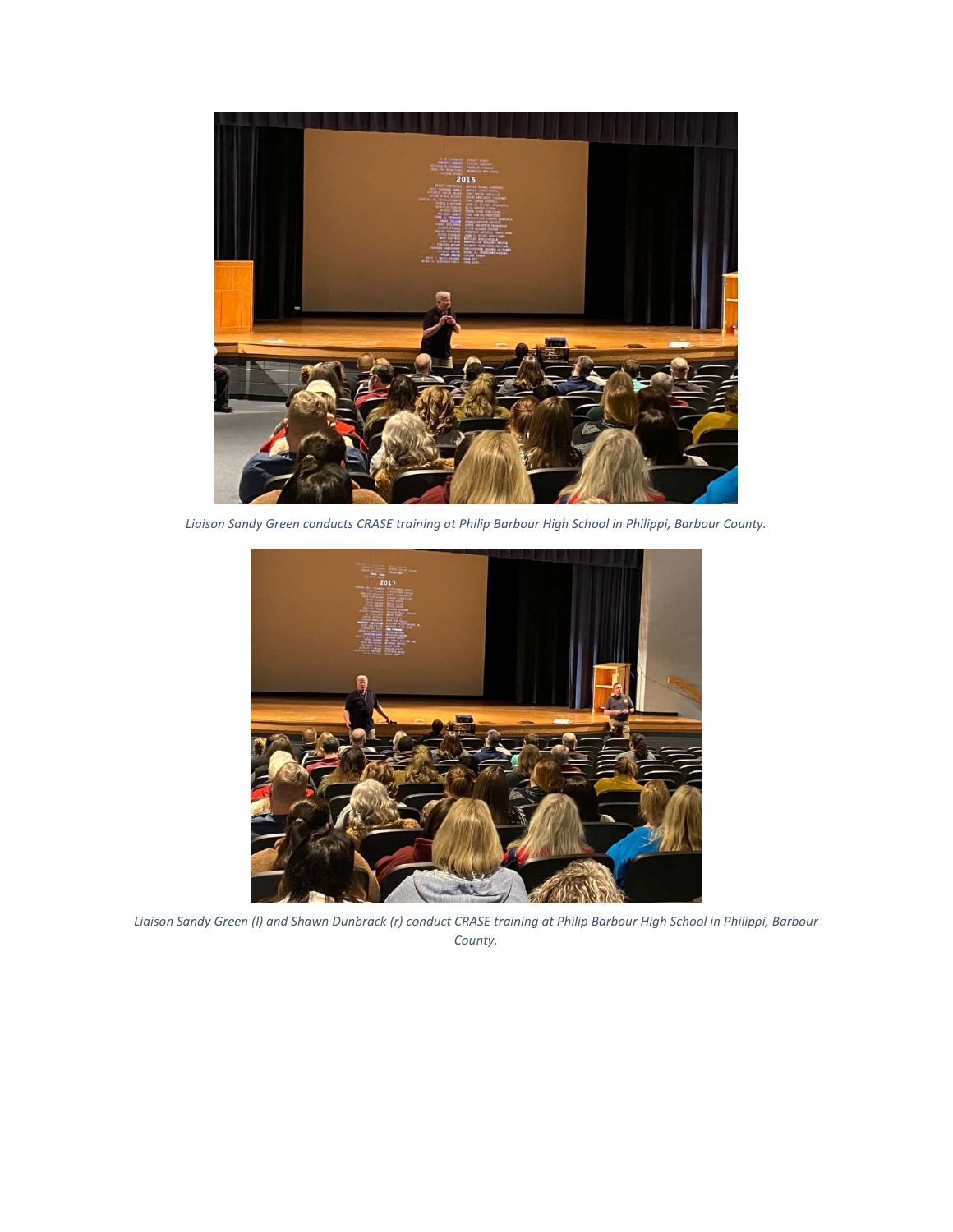

*Liaison Sandy Green conducts CRASE training at Philip Barbour High School in Philippi, Barbour County.* 



*Liaison Shawn Dunbrack conducts CRASE training at Philip Barbour High School in Philippi, Barbour County.*